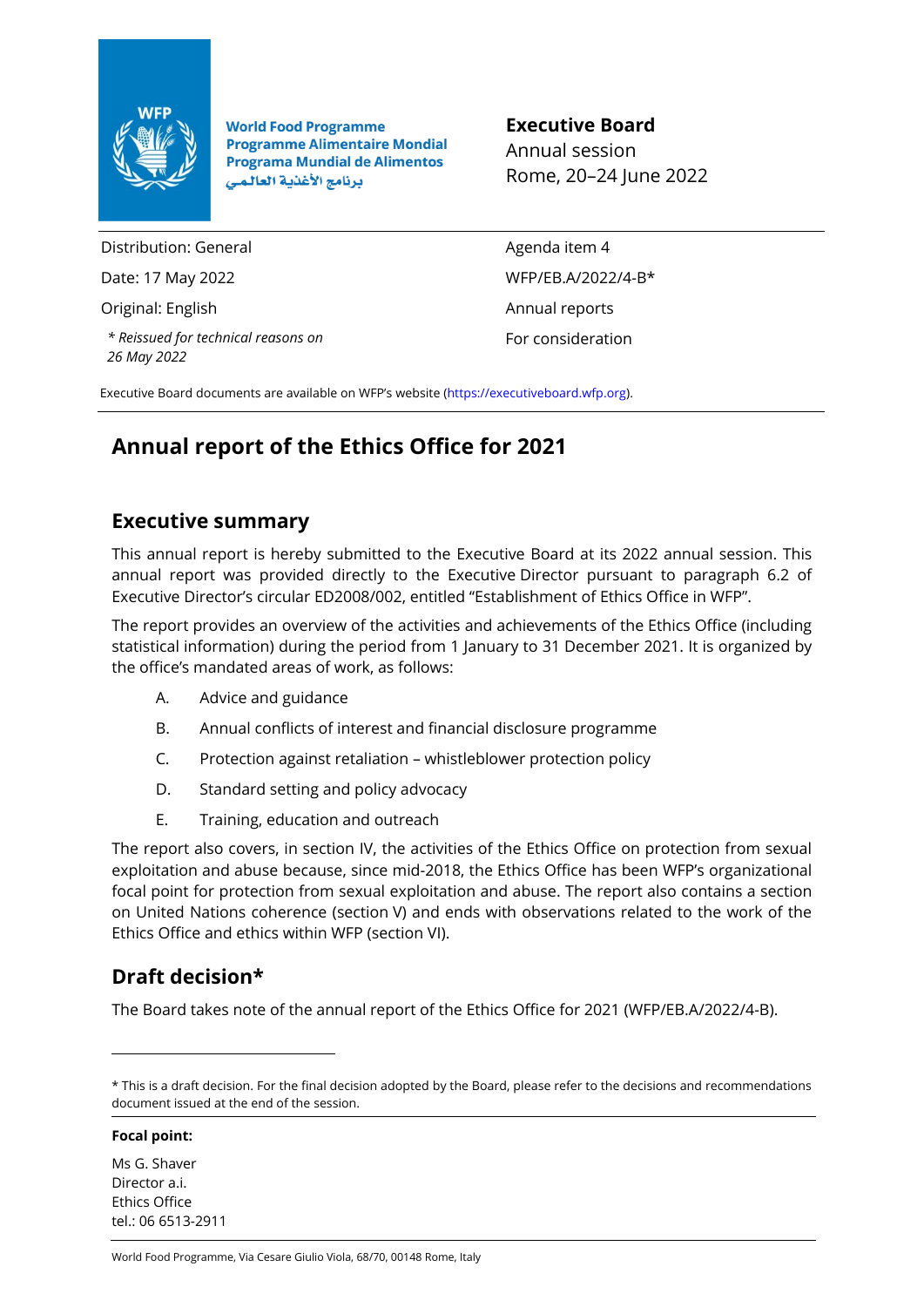## **I. Introduction**

- 1. This report covers the work of the Ethics Office for the period from 1 January to 31 December 2021 and provides analysis and assessments, including comparisons with previous years and relevant activities planned for 2022.
- 2. The Ethics Office is an independent office whose Director is accountable to and reports to the Executive Director of WFP.<sup>1</sup> All activities of the Ethics Office are based on the principles of confidentiality and independence, among others.
- 3. The Ethics Office nurtures a culture of ethics and accountability and is mandated to ensure that all employees<sup>2</sup> perform their functions in accordance with the highest standards of conduct – as required by WFP's values of integrity, collaboration, commitment, humanity and inclusion; the standards and principles set out in the Charter of the United Nations; the Standards of Conduct for the International Civil Service (2013);<sup>3</sup> the WFP Code of Conduct;<sup>4</sup> and other relevant policies and practices – and that they can come forward without fear of retaliation.

## **II. Background**

- 4. The Ethics Office was established in January 2008 by Executive Director's Circular 2008/002 "Establishment of Ethics Office in WFP" in alignment with the Secretary-General's bulletin ST/SGB/2007/11. 5
- 5. Pursuant to Executive Director's circular 2008/002, the Ethics Office is required to provide an annual report on its work to the Executive Director for submission to the Executive Board. Further, the Ethics Office is required to submit for review a draft annual report to the Ethics Panel of the United Nations. 6
- 6. At the beginning of 2021, the Ethics Office strategy for 2021–2022 was approved by the Executive Director. Developed in line with an internal audit recommendation,<sup>7</sup> the strategy identifies and prioritizes strategic, resourcing and technical actions of the Ethics Office with the aim of achieving its vision of "a culture of ethics and accountability [that] means constantly and continuously nurturing a culture of ethics and accountability through proactive[...], preventative and supportive measures to the Executive Director, leadership and management […]."
- 7. To achieve this vision, three interlinked objectives guide the implementation and monitoring of the strategy:
	- ➢ Strategic objective 1: "Use an evidenced/data-driven approach to maximize the impact of advice, education and outreach initiatives and recommendations to and on standards, policies and procedures, matters of retaliation and ethics".
	- $\triangleright$  Strategic objective 2: "Integrate values, ethics, standards of conduct and compliance in everyday practices in a practical and relevant manner".

<sup>1</sup> Executive Director's circular OED2008/002, *[Establishment of the Ethics Office](https://docs.wfp.org/api/documents/WFP-0000011007/download/)*.

 $2$  As of April 2022, the Ethics Office was serving 21,834 employees in 117 countries and territories with WFP operations.

<sup>3</sup> International Civil Service Commission. 2013. *Standards of Conduct for the [International](https://icsc.un.org/Resources/General/Publications/standardsE.pdf) Civil Service*.

<sup>4</sup> Executive Director's circular OED2014/016, *[WFP Code of Conduct](https://docs.wfp.org/api/documents/WFP-0000011640/download/)*.

<sup>5</sup> Secretary-General's Bulletin. 2007. *[United Nations system-wide application of ethics: separately administered organs and](https://documents-dds-ny.un.org/doc/UNDOC/GEN/N07/621/09/PDF/N0762109.pdf?OpenElement)  [programmes](https://documents-dds-ny.un.org/doc/UNDOC/GEN/N07/621/09/PDF/N0762109.pdf?OpenElement)* (ST/SGB/2007/11).

<sup>6</sup> *Ibid.*

<sup>7</sup> WFP Office of the Inspector General. 2020. *Internal Audit of Tone-at-the-[Top and WFP's Leadership Arrangements](https://docs.wfp.org/api/documents/WFP-0000112577/download/)*. Internal Audit Report AR/20/01.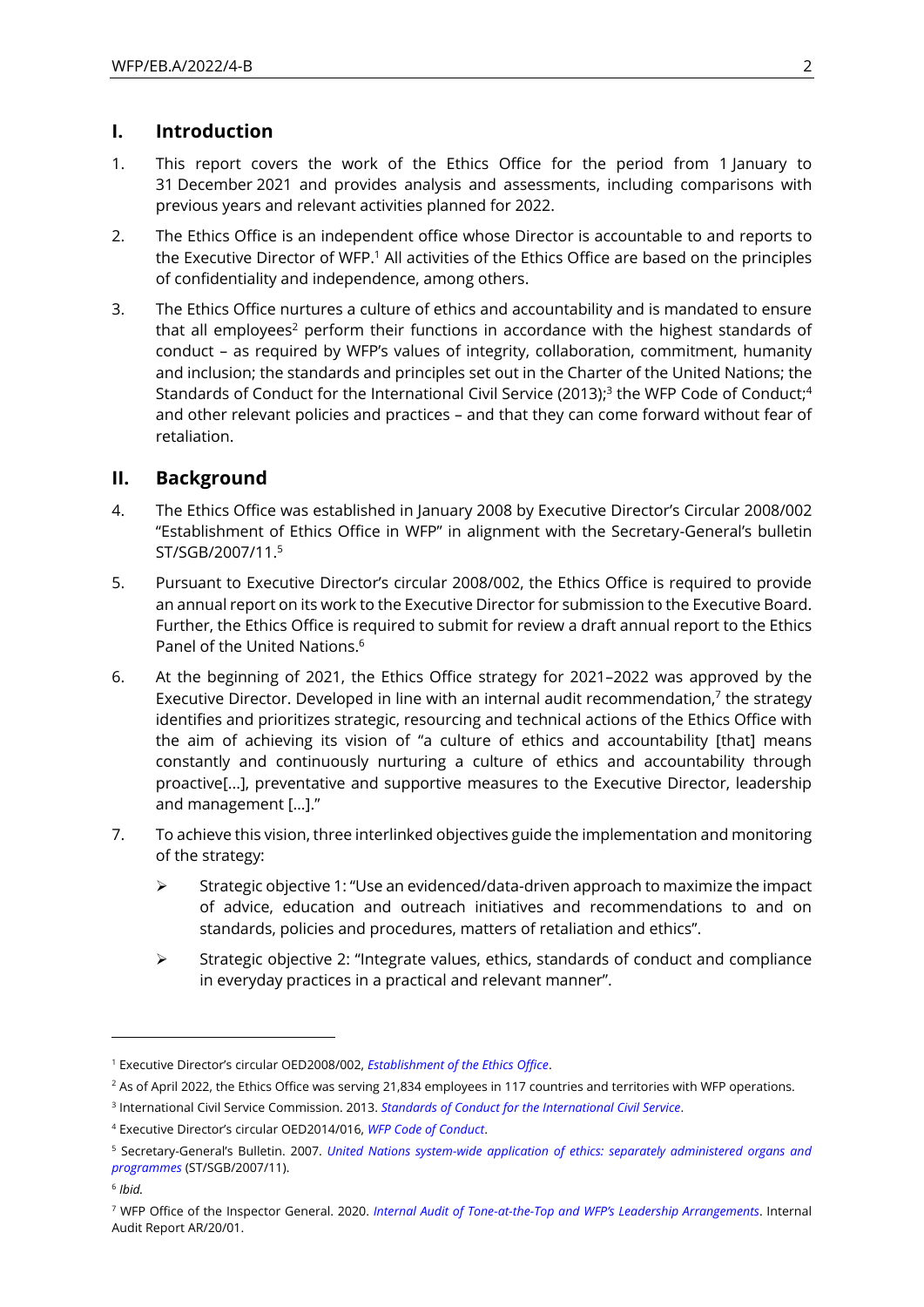- ➢ Strategic objective 3: "Capacitate employees to live up to the values, principles and standards by recognizing and addressing ethical issues in the ordinary course through strengthened knowledge and skills".
- 8. Through the strategy, the Ethics Office acts in accordance with the highest ethical expectations and standards while maintaining its independence and working to create an environment conducive to confidential conversations and support. Its daily work is guided by its principles: independence, confidentiality, proactivity and prevention, a focus on results, responsiveness and reliability, collaboration and inclusivity.
- 9. A separate strategy on the prevention of and protection from sexual exploitation and abuse (PSEA) for 2021–2023 was also issued to identify, prioritize and contextualize strategic actions and technical interventions of the Ethics Office related to its role as the WFP PSEA organizational focal point. The vision of this strategy is that "WFP has effective prevention and protection measures that safeguard the people WFP serves enabling safe access to WFP programmes and operations without being subject to sexual exploitation or sexual abuse by WFP employees and partnership, and, if acts of exploitation and abuse are attempted or committed, WFP responds swiftly with a victim-centred approach". Five interlinked strategic objectives guide the Ethics Office in this area of work.
- 10. In 2021, the Ethics Office operated with a Director (D-1), a senior administrative assistant (G-7), an administative assistant (G-3) and eight short-term employees. During the year, three short-term staff left the office. The Director left in July and an ad interim Director joined in September. A new Director is expected to be in place in mid-2022.
- 11. The Ethics Office budget in 2021 was sufficient to cover all key activities and staff. The budget for 2022 is expected to remain stable.

## **III. Activities of the Ethics Office**

12. During the COVID-19 pandemic in 2020, the Ethics Office ensured minimal disruption to the delivery of its services by quickly transitioning to online platforms for training, advice, consultations and policy discussions. This remained the case in 2021, and notable results were achieved across all mandated areas.

### **A. Advice and guidance**

- 13. WFP's ethical culture drives how its employees regulate their conduct, how decisions are made and how WFP is perceived by government partners, donors, the public and the people it serves. It is therefore vital that WFP demonstrate a positive ethical culture and its commitment to fairness, accountability and transparency and that the organization hold itself and its employees to the highest standards of integrity.
- 14. Through the provision of confidential ethics advice and guidance to all employees, the Ethics Office plays a critical role in sustaining WFP's ethical culture. In alignment with Strategic Objectives 2 and 3, every advisory issued by the Ethics Office is an opportunity to educate employees, including management and senior management, to make informed ethical decisions both personally and professionally, and to act ethically and in the best interest of WFP, while simultaneously helping the organization to prevent wrongdoing and strengthen decision making based on its values and interests and in support of its mandate.
- 15. This includes managing potential conflicts of interest and resolving complex workplace situations before they escalate into issues, thereby avoiding operational and reputational damage. In this way, the Ethics Office also plays a fundamental risk management role, promoting awareness of and adherence to applicable rules, policies and standards of conduct. Serving as a trusted consultative resource available for all employees, the Ethics Office also provides a confidential space in which to raise concerns and seek guidance.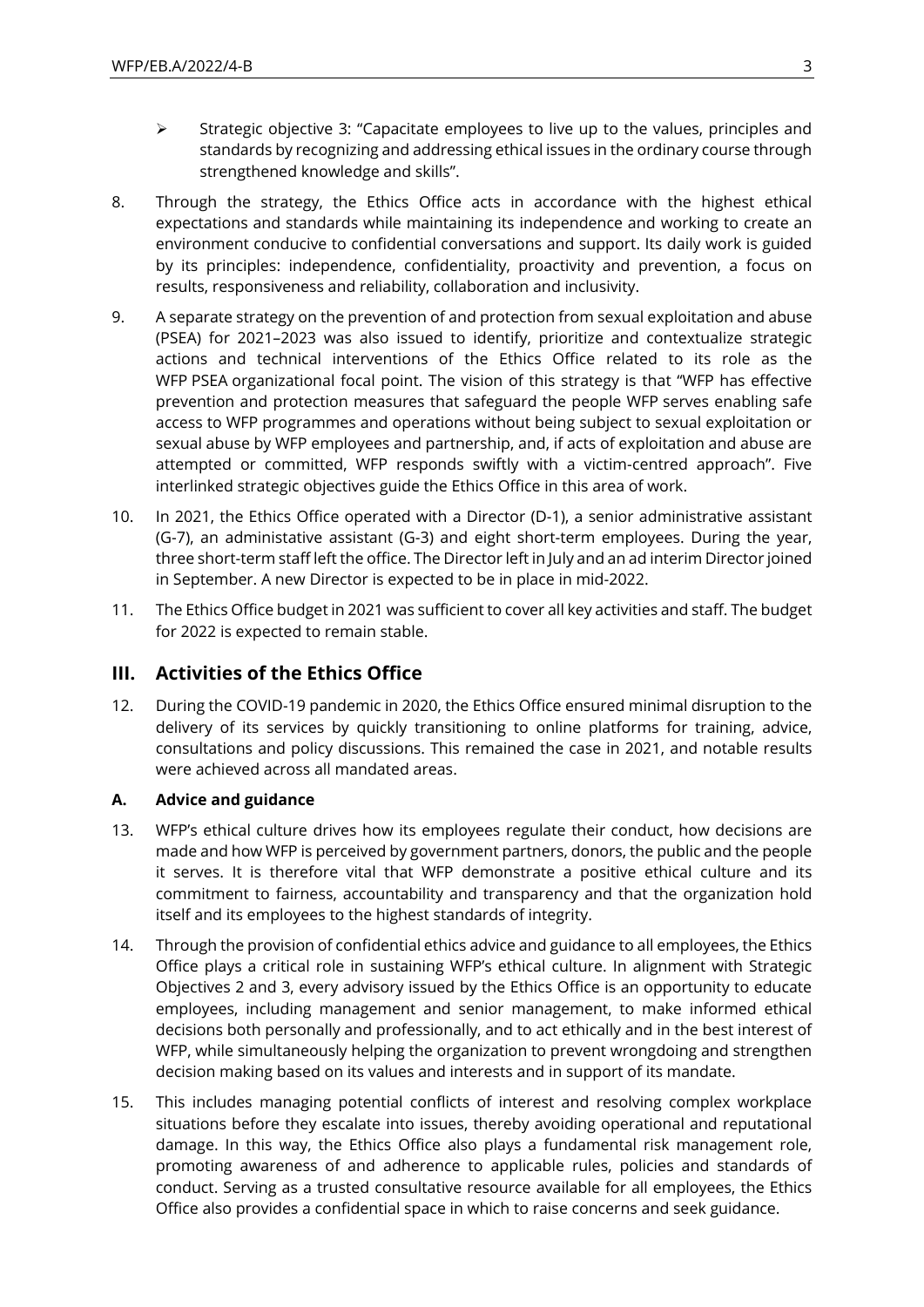- 16. Noting that the willingness of employees to approach the Ethics Office is dependent on receiving timely, pragmatic and action-oriented guidance, the Ethics Office aims to provide same-day acknowledgments of all requests for advice and issues clear and practical ethics advisories within five days of receiving all required information.
- 17. Demonstrating the effectiveness of the Ethics Office's commitment to providing timely and quality advice, the number of employees seeking advice and guidance has risen significantly since 2013. In 2021, the Ethics Office received a record number of requests for advice. The Ethics Office registered a total of 729 advisories (figure 1) including 654 requests submitted directly by employees and 75 advisories related to the disclosure programme as outlined in paragraph 32 below. This was a 3 percent increase from the total number of advisories registered in 2020 (708).



**Figure 1: Advisories issued, 2013–2021**

\* Excluding PSEA-related advisories.

18. Figure 2 summarizes advisories by category; advisories by location are reported in the annex to this report.





\* Excluding the disclosure programme and PSEA-related advisories.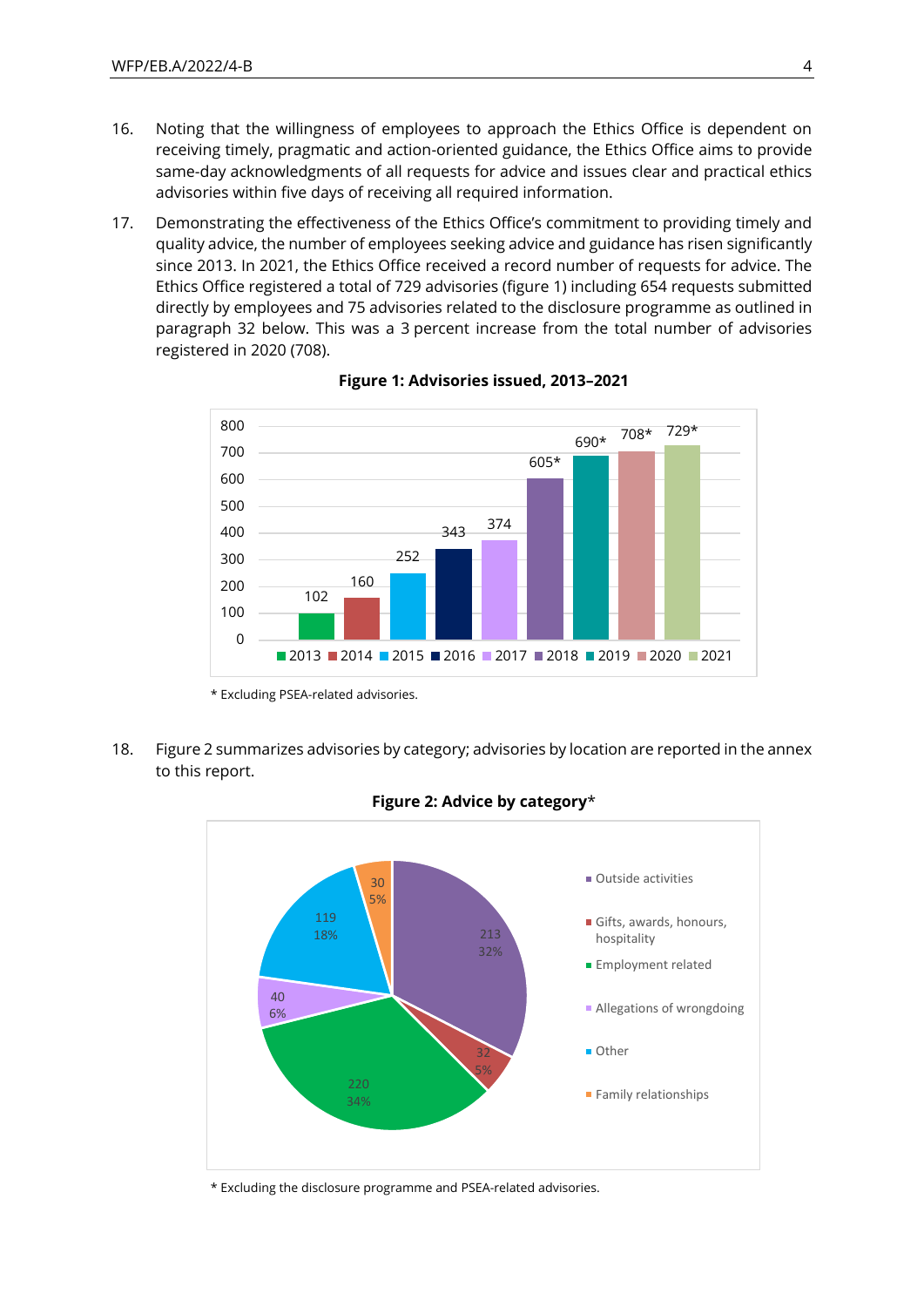- 19. In 2021 the Ethics Office reviewed the categories used to record its advisories: the category "standards of conduct" was replaced by "allegations of wrongdoing". This category includes guidance provided by the Ethics Office to individuals inside or outside WFP who report alleged wrongdoing or misconduct. Based on the circumstances of each request, the Ethics Office refers each matter to the appropriate office and/or informs the person seeking advice of WFP reporting channels.
- 20. The Ethics Office also created a new category, "family relationships", in order to track advisories provided to employees on conflicts of interest arising from personal relationships with outside parties including family members, friends, community members, vendors and partners.
- 21. *Outside activities requests*. This category<sup>8</sup> covers questions concerning external employment, occupation and other outside activities that might interfere with employees' ability to serve WFP. It represents the largest category of advisories, although the Ethics Office registered a 14 percent decrease in this type of request in comparison to 2020 (290 advisories). This decrease could be attributed to the implementation of the pre-appointment conflict of interest disclosure form, through which candidates are required to disclose outside activities prior to their appointment at WFP.
- 22. *Employment-related requests*. This category relates to advisories provided with regard to outside interests identified at the recruitment stage. The Ethics Office registered a 33 percent increase in this category compared with 2020 (147 requests). It is most likely that this trend was driven by the use of the pre-appointment conflict of interest disclosure form, which represented an important improvement in the early detection and management of potential conflicts of interests and incompatibility of selected candidates, thus facilitating the management or mitigation of most conflicts.
- 23. *Requests related to gifts, awards, honours and hospitality*. This category includes advice provided to employees on how to conduct themselves when offered gifts, favours, remuneration, honours, awards or hospitality by external sources in the course of their official duties or in relation to their WFP status, while also clarifying WFP's disclosure procedure and practice in such cases.
- 24. Advisories on gifts are separate from disclosures, which are required to be made through the electronic gifts register.<sup>9</sup> In 2021, 212 disclosures of gifts were made through the gifts register. This number continues to appear low in comparison to the size of the workforce. In addition to advising on the appropriateness of receiving gifts and related conflicts of interest, the Ethics Office continued to administer and manage gifts in 2021, even though this task is outside its mandate.
- 25. The Ethics Office continued to collaborate with the Technology Division on revising the online form used to disclose gifts and gift offers and enable reporting to management. An updated form for disclosing gifts through the WFP self-service portal will be implemented in 2022.
- 26. I-Sight, a new case management system, has given the Ethics Office access to more accurate and timely data (see the annex to this report) regarding the queries it receives. As a result, and with the objective of using an evidence- and data-driven approach that will maximize the impact of its advice, the Ethics Office has been analysing advisories through various lenses (by category of request, frequency of certain questions, location of the requester, etc.), planning measures to fill knowledge challenges and prioritizing prevention and

<sup>&</sup>lt;sup>8</sup> Most common activities include writing-related activities, outside teaching and lecturing, speaking engagements, membership in external boards, part-time employment, ownership and participation in personal or family businesses.

<sup>9</sup> Executive Director's circular OED2017/002, *[Disclosure of Gifts](https://docs.wfp.org/api/documents/WFP-0000012896/download/)*.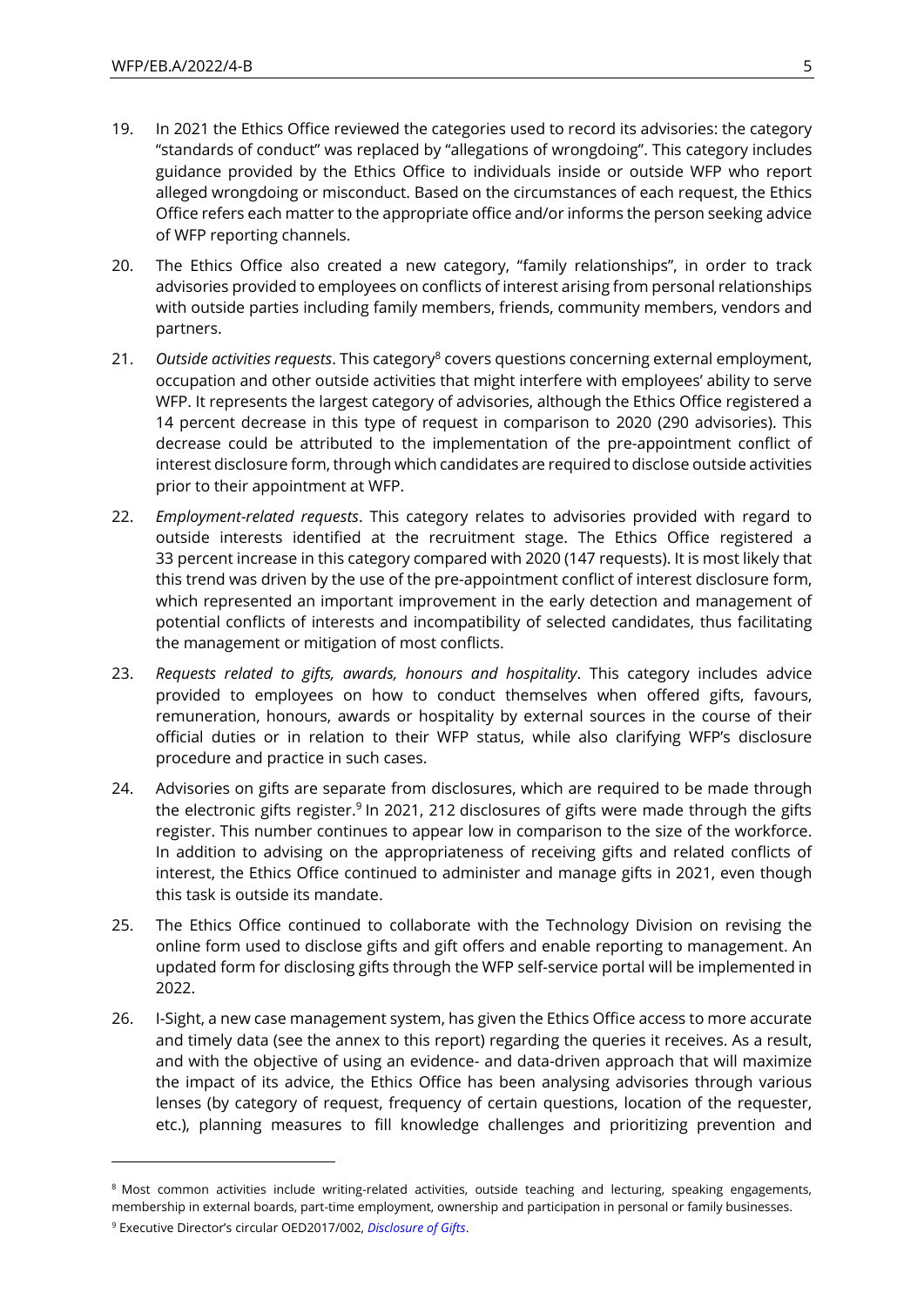outreach initiatives. Likewise, the Ethics Office has begun to analyse the most frequent queries from various offices and divisions in order to proactively address areas of confusion and ensure the provision of fair and consistent guidance. For example, data showed that most requests received in 2021 were from headquarters and that only a few requests were received from one regional bureau. As a result, in 2022 the Ethics Office plans to proactively target its outreach and awareness-raising efforts to the field.

27. Lastly, advisories continued to be rated as "satisfactory" in Ethics Office surveys of client satisfaction, specifically regarding the timeliness, clarity and usefulness of the advice provided.

### **B. Annual conflicts of interest and financial disclosure programme (Disclosure Programme)**

- 28. The Ethics Office is mandated to administer a disclosure programme<sup>10</sup> to assist WFP in identifying, recording and addressing personal conflicts of interest in order to mitigate or eliminate such conflicts in the best interests of WFP. The disclosure programme reflects a commitment to transparency and public confidence-building and acts as a safeguard and risk management tool for WFP and eligible employees. It is not a tool for uncovering fraud or unjust personal enrichment.
- 29. The thirteenth disclosure programme exercise was launched on 12 April 2021 with an initial deadline of 21 May 2021. At this six-week deadline, the completion rate was 77 percent. At the extended deadline of 18 June 2021, the completion rate was 87 percent; this was consistent with response rates in 2019 and 2020. However, in 2021 more employees were covered by the disclosure programme as a result of the expanded eligibility criteria introduced through a revised circular<sup>11</sup> (see paragraph 31 below). Despite this change, at the end of the calendar year the completion rate was 100 percent, compared with 99 percent in 2019 and 2020.
- 30. To ensure full compliance, the Ethics Office continued to collaborate with the Human Resources Division (HRM) to follow up with employees who had not submitted the required questionnaires by the extended deadline. Sixty-seven employees were accordingly escalated to HRM in October 2021, resulting in 100 percent compliance by December 2021.
- 31. Of 20,429 WFP employees,<sup>12</sup> 2,934, or 14 percent, were required to participate in the 2021 exercise. This represented an increase of 12 percent over 2020 (figure 3).

<sup>10</sup> Secretary-General's bulletin. 2007. *[United Nations system-wide application of ethics: separately administered organs and](https://documents-dds-ny.un.org/doc/UNDOC/GEN/N07/621/09/PDF/N0762109.pdf?OpenElement)  [programmes](https://documents-dds-ny.un.org/doc/UNDOC/GEN/N07/621/09/PDF/N0762109.pdf?OpenElement)* (ST/SGB/2007/11). Executive Director's circular OED2020/007, *[Conflicts of Interest and the Annual Conflicts of](file:///C:/Users/adrienne.nava/Desktop/EB.A-2022-PROOF%20CHANGES%20DOCUMENTS/Conflicts%20of%20Interest%20and%20the%20Annual%20Conflicts%20of%20Interest%20and%20Financial%20Disclosure%20Programme)  [Interest and Financial Disclosure Programme.](file:///C:/Users/adrienne.nava/Desktop/EB.A-2022-PROOF%20CHANGES%20DOCUMENTS/Conflicts%20of%20Interest%20and%20the%20Annual%20Conflicts%20of%20Interest%20and%20Financial%20Disclosure%20Programme)*

<sup>11</sup> Executive Director's circular OED2020/007, *[Conflicts of Interest and the Annual Conflicts of Interest and Financial Disclosure](file:///C:/Users/adrienne.nava/Desktop/EB.A-2022-PROOF%20CHANGES%20DOCUMENTS/Conflicts%20of%20Interest%20and%20the%20Annual%20Conflicts%20of%20Interest%20and%20Financial%20Disclosure%20Programme)  [Programme,](file:///C:/Users/adrienne.nava/Desktop/EB.A-2022-PROOF%20CHANGES%20DOCUMENTS/Conflicts%20of%20Interest%20and%20the%20Annual%20Conflicts%20of%20Interest%20and%20Financial%20Disclosure%20Programme)* paragraph 3 b).

<sup>&</sup>lt;sup>12</sup> Total number of employees as of 31 March 2021.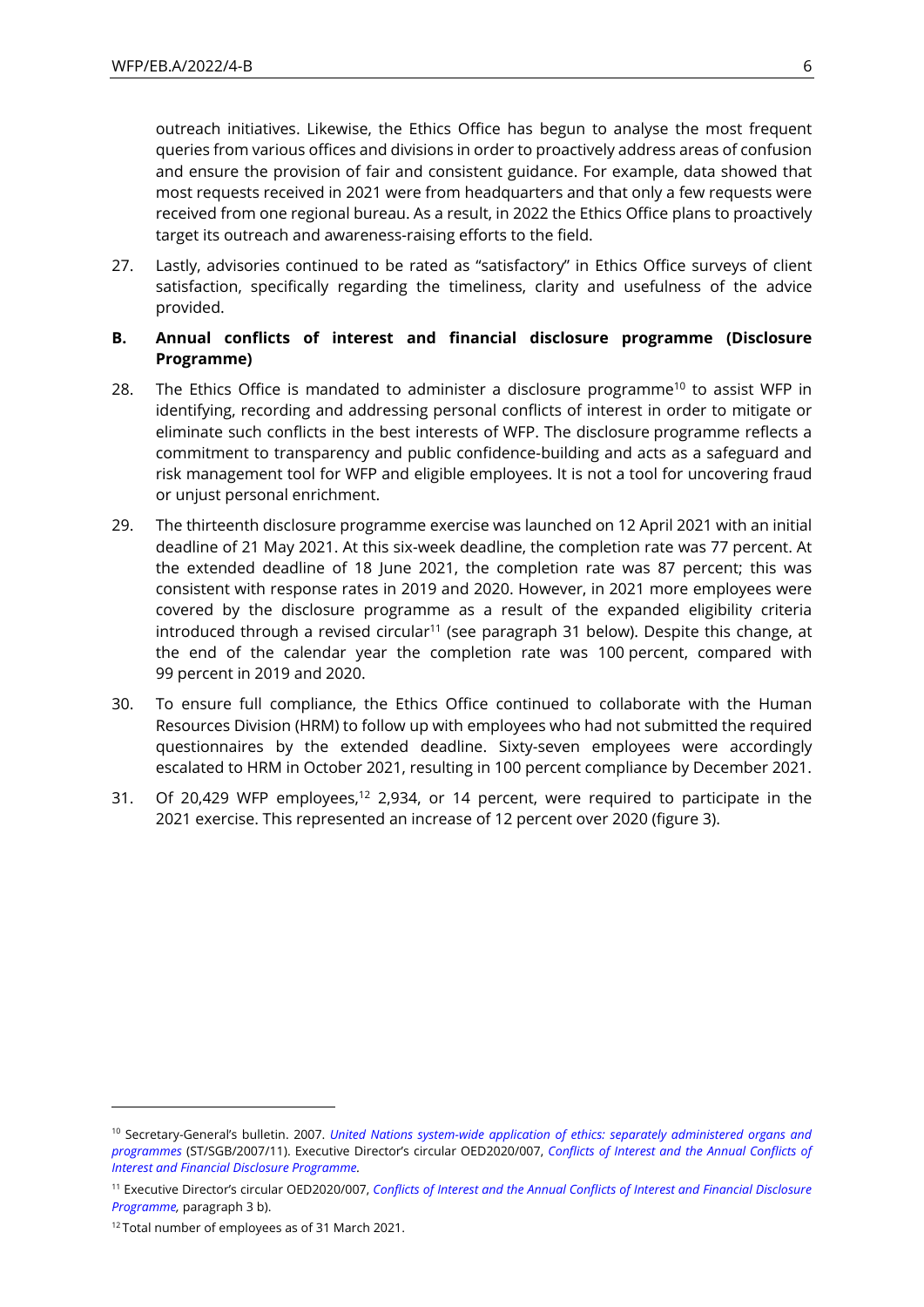



- 32. Of the 2,934 participating employees, 49 were exempted, mainly because of separation, including retirement or extended leave. As a result, 2,885 employees completed the disclosure programme exercise. Of the questionnaires submitted, 132 were flagged as revealing possible conflicts of interest and were reviewed by the Ethics Office (77 related to outside activities, 5 to gifts and 50 to other conflicts of interest). Upon review, the Ethics Office provided advice on 75 questionnaires (36 related to outside activities and 39 to conflicts of interest). Some questionnaires did not warrant the provision of advice because, for example, they presented no material change from past disclosures or no conflicts of interest were found after additional clarification by the employees concerned.
- 33. In 2021, the external vendor supporting the Ethics Office with the initial review of disclosure programme questionnaires ceased to do business. In response, the Ethics Office worked closely with its counterpart at the International Fund for Agricultural Development to issue a joint tender and hire a common service provider to support the two agencies' annual disclosure programmes. The WFP Ethics Office also continued to recommend that the disclosure programme be managed in-house.
- 34. The Ethics Office continued to work with the Technology Division on the construction of a "back of the house" database for administering the disclosure programme more efficiently, producing reports and ensuring direct access to its own data and analytics so that it can identify trends and risks.
- 35. Lastly, the Ethics Office is exploring the possibility of revising the disclosure programme conflicts of interest questionnaire for the 2023 exercise, with the objective of further clarifying the information requested from participants and streamlining the disclosure process.

#### **C. Protection against retaliation: whistleblower protection policy**

- 36. The primary objective of WFP's whistleblower protection policy<sup>13</sup> is to ensure that employees can report allegations of wrongdoing and misconduct without fear of retaliation.
- 37. The whistleblower protection policy applies to all WFP employees (current and former) who allege that they have been subjected to or threatened with retaliation as a consequence of reporting alleged wrongdoing or misconduct or for cooperating with a duly authorized audit, inspection, investigation, proactive integrity review or evaluation.

<sup>13</sup> Executive Director's circular ED2020/022, *[Protection against Retaliation Policy \(or Whistleblower Protection Policy\)](https://docs.wfp.org/api/documents/WFP-0000122589/download/)*.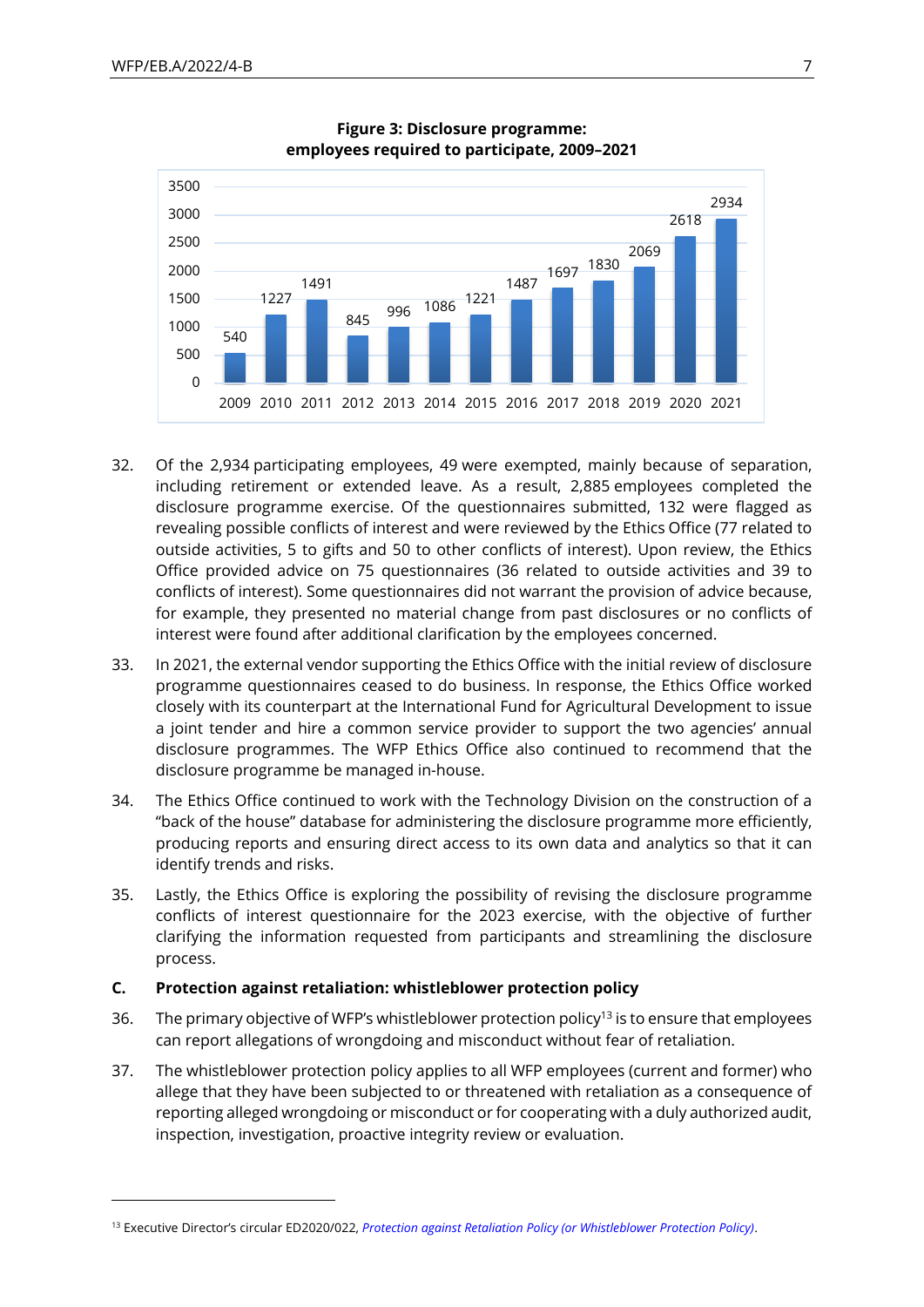- 38. Under the policy, the Ethics Office is responsible for conducting a review of each complaint to determine whether there has been a prima facie case of retaliation and, if so, referring the matter to the Office of Inspections and Investigations (OIGI) for investigation. Before and during the prima facie review, the Ethics Office may recommend interim protective measures to protect the complainant or other affected employee.
- 39. During the reporting period the Ethics Office received 17 new enquiries related to protection against retaliation. Of these, five cases translated into formal requests for protection against retaliation under the whistleblower protection policy: three of these cases were closed at the request of the complainants due to material changes in their offices, one was closed because no *prima facie* case was established, and one remained open after being referred to OIGI for investigation.
- 40. The remaining 12 enquiries were requests for advice and guidance that did not warrant full *prima facie* review but nevertheless required thorough assessment.
- 41. In addition, three formal cases were carried over from 2020: one was closed because no *prima facie* case was established; one was referred to OIGI and subsequently closed; and one was investigated by OIGI and resulted in the Ethics Office confirming that retaliation had taken place and making recommendations to the Executive Director in accordance with the whistleblower protection policy.
- 42. Following the roll-out at the end of 2020 of the revised whistleblower protection policy, the Ethics Office created standard operating procedures for reviewing requests for protection against retaliation and revised the form used to facilitate the prima facie assessment. As these are living documents, the Ethics Office plans to further revise its internal procedures and the form in 2022.
- 43. To support the achievement of Strategic Objectives 2 and 3, the Ethics Office has taken action to promote enhanced clarity regarding what constitutes a protected activity and retaliation under the whistleblower protection policy compared with other forms of reprisal such as abuse of authority and/or harassment, setting out this information in the Executive Director's circular "Prevention and Response to Abusive Conduct". <sup>14</sup> The new material also aims at clarifying the differences in the complaint process and the roles of the various stakeholders.
- 44. To this purpose, the Ethics Office has also been collaborating with the Staff Relations Branch (HRMSR) to ensure that the difference between retaliation and other forms of reprisal is clear not only in the Executive Director's circular on prevention and response to abusive conduct but also in the "Speak up against abusive conduct" training material. As part of these efforts, the office also started regular interactions with HRMSR and continued to engage with the interdisciplinary committee<sup>15</sup> to coordinate, raise awareness of and refer cases that did not involve retaliation as defined in the whistleblower protection policy but did raise issues of abusive conduct or disagreement on work performance, which are not typically considered retaliation under the whistleblower protection policy but rather matters to be addressed in the context of performance management through available recourse mechanisms.

<sup>14</sup> Executive Director's circular OED2022/004, *[Prevention and Response to Abusive Conduct \(Harassment, Sexual Harassment,](https://docs.wfp.org/api/documents/WFP-0000136571/download/)  [Abuse of Authority and Discrimination\)](https://docs.wfp.org/api/documents/WFP-0000136571/download/)*.

<sup>&</sup>lt;sup>15</sup> Formerly known as the Inter-Divisional Standing Committee.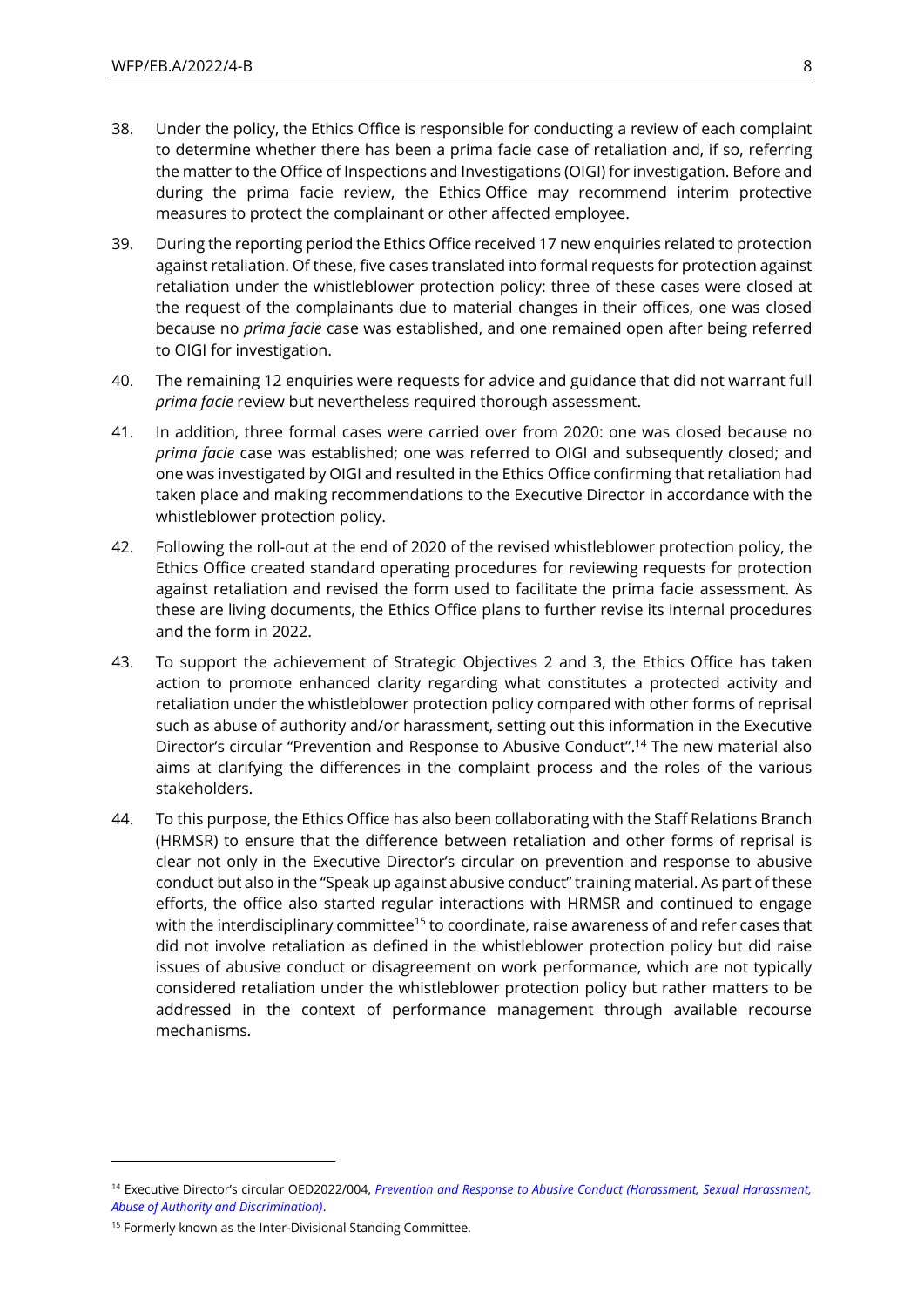45. In addition, the Ethics Office enhanced its dialogue with the HRM Learning Team to incorporate case studies into training programmes in order to help managers better understand retaliation and how performance management can be used (or perceived to be used) to retaliate, while also developing sensitivities needed to avoid the perception of retaliation as part of performance appraisal. This work will continue in 2022.

#### **D. Standard setting and policy advocacy**

- 46. Fostering an organizational culture of ethics and accountability requires frequent and consistent advocacy. To integrate ethical considerations institutionally and achieve Strategic Objectives 2 and 3, the Ethics Office continues to provide input related to existing standards, policies, practices and processes and makes recommendations for developing new and revised standards, policies and practices.
- 47. In 2021 the Ethics Office supported policy development through its membership on the Oversight and Policy Committee (OPC) and by responding to multiple policy and process review requests received from management and various units and offices.
- 48. The Ethics Office recorded requests for input related to 88 separate policies and standards (43 received through the OPC and 45 directly by the Ethics Office). Of the 88 recorded requests, the Ethics Office reviewed 67 (figure 4). Among the documents reviewed by the Ethics Office in 2021 were draft Executive Director circulars on a new promotion system for international professional staff and directors in rotational positions, on guidelines for cooperation with the private sector and on a WFP staffing framework and several internal audit reports.



**Figure 4: Recorded reviews of policies and standards, 2014–2021**

- 49. The Director of the Ethics Office was a fully engaged member of the interdisciplinary committee that coordinates efforts to promote a respectful, diverse and inclusive workplace for all WFP employees. Matters brought to the attention of the committee by its members are reviewed confidentially and actions are considered with the aim of safeguarding the safety, security and well-being of the parties involved and the interests of WFP.
- 50. In support of corporate policy and programming development, the Ethics Office was engaged in several consultations related to the WFP people policy and the corporate risk register and risk appetite report. The office made several proactive recommendations to HRM, including with regard to amendments to the HRM manual to ensure consistency with the provisions of the Executive Director's circular OED2020/007<sup>16</sup> concerning the advisory

<sup>16</sup> Executive Director's circular OED2020/007, *[Conflicts of Interest and the Annual Conflicts of Interest and Financial Disclosure](https://docs.wfp.org/api/documents/WFP-0000113860/download/)  [Programme](https://docs.wfp.org/api/documents/WFP-0000113860/download/)*.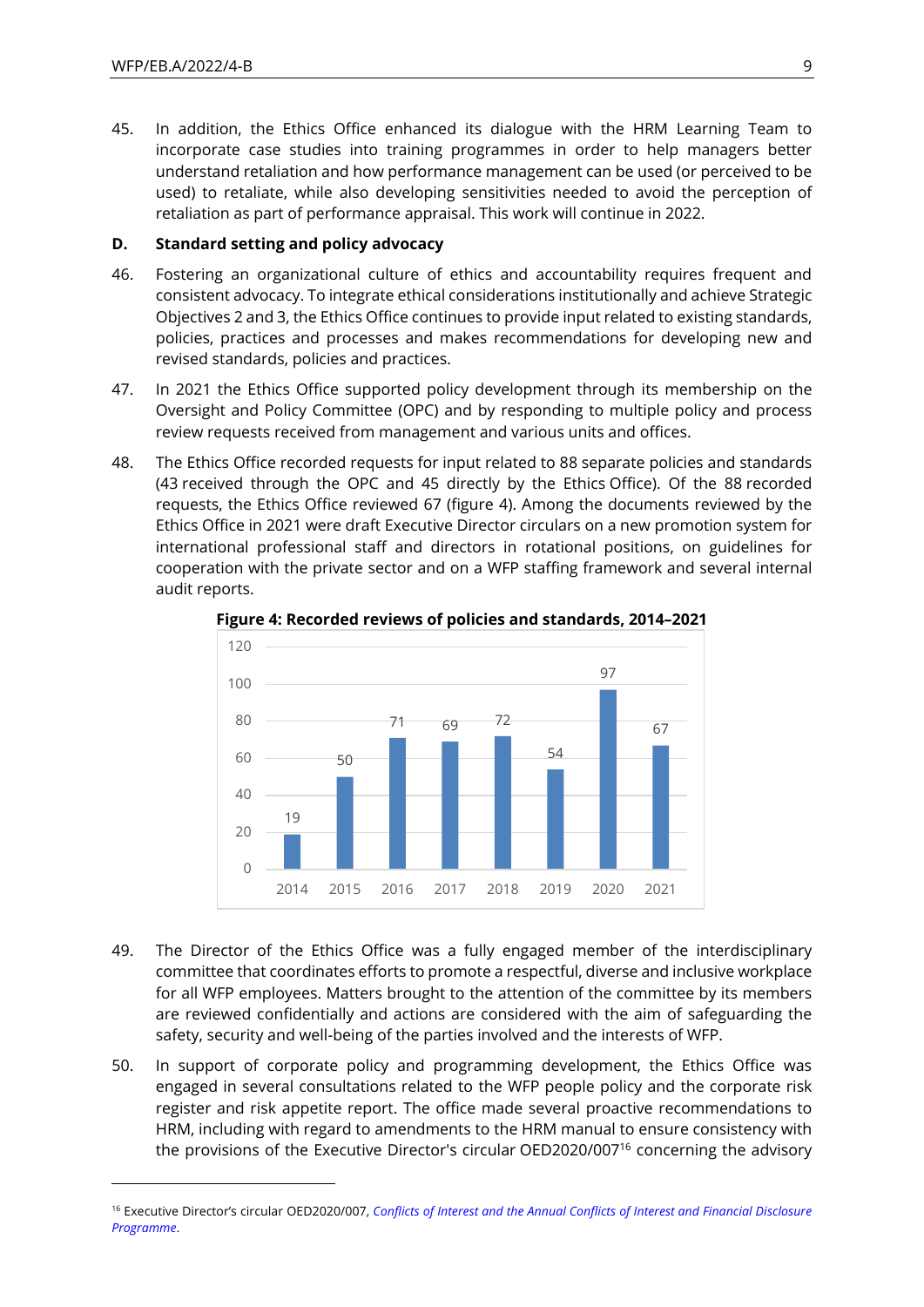role of the Ethics Office with regard to outside activities and the restrictions placed on consultants regarding outside activities.

- 51. In addition, the Ethics Office was consulted on and responded to Joint Inspection Unit (JIU) questionnaires concerning the review of the internal pre-tribunal stage appeal mechanisms available to staff members in the United Nations system organizations and the review of measures and mechanisms for preventing and addressing racism and racial discrimination in the institutions of the United Nations system. The office also reviewed and provided comments on JIU draft reports on the review of the current state of the ethics function in the United Nations and the review of the management of implementing partners in United Nations system organizations.
- 52. The Ethics Office created a disclosure form and corresponding guidance for use by HRM practitioners to vet conflicts of interest at the pre-employment stage. This satisfies a 2017 JIU recommendation<sup>17</sup> to have measures in place for identifying and mitigating actual, perceived or potential conflicts of interest in an efficient and timely way, thus enabling informed decisions to be made by management and the candidate. After piloting the form and the guidance, in 2021 the Ethics Office trained more than 230 HRM staff on how to review the disclosure form. The office collected lessons learned and plans to review the form and corresponding guidance in 2022.
- 53. In response to another IIU recommendation,<sup>18</sup> the Ethics Office continued working on understanding and mapping the most common organizational conflicts of interest, registering the related risks within WFP and, where necessary and practical, developing tools to address or mitigate such risks. The Ethics Office worked with the Enterprise Risk Management Division (ERM) and, after consultations with regional bureaux, launched an online survey targeting more than 250 employees across WFP, seeking inputs from all regional bureaux and country office directors, as well as from selected regional bureau and headquarters division employees. In 2022, the Ethics Office will organize briefing sessions with the Office of Internal Audit and the Legal Office and will receive support from the Innovation and Knowledge Management Division to analyse the questionnaire results. The Ethics Office expects to complete this analysis by the second quarter of 2022 and will present its recommendations to the leadership group on how to mitigate the conflicts of interest that emerge from the analysis.
- 54. Lastly, the Ethics Office continued its review of the WFP Code of Conduct.<sup>19</sup> The draft was created in 2020 by a working group composed of stakeholders representing interdisciplinary committee members, ERM and the Office of the Assistant Executive Director, Workplace Culture Department. The review generated extensive feedback, and the draft was revised in the first half of 2021. Comments were then sought from the heads of the divisions of the interdisciplinary committee, ERM and other colleagues including from the WFP Environmental Unit, the Gender Office and the staff associations. After consolidating preliminary input, the Ethics Office circulated the draft Code of Conduct and circular to OPC members. The final version of the Code of Conduct and circular is expected to be promulgated in 2022.

<sup>17</sup> Joint Inspection Unit. 2017. *[Review of mechanisms and policies addressing conflict of interest in the United Nations system](https://documents-dds-ny.un.org/doc/UNDOC/GEN/G18/048/80/PDF/G1804880.pdf?OpenElement)* (JIU/REP/2017/9).

<sup>18</sup> *Ibid*.

<sup>19</sup> Executive Director's circular OED2014/016, *[WFP Code of Conduct.](https://docs.wfp.org/api/documents/WFP-0000011640/download/)*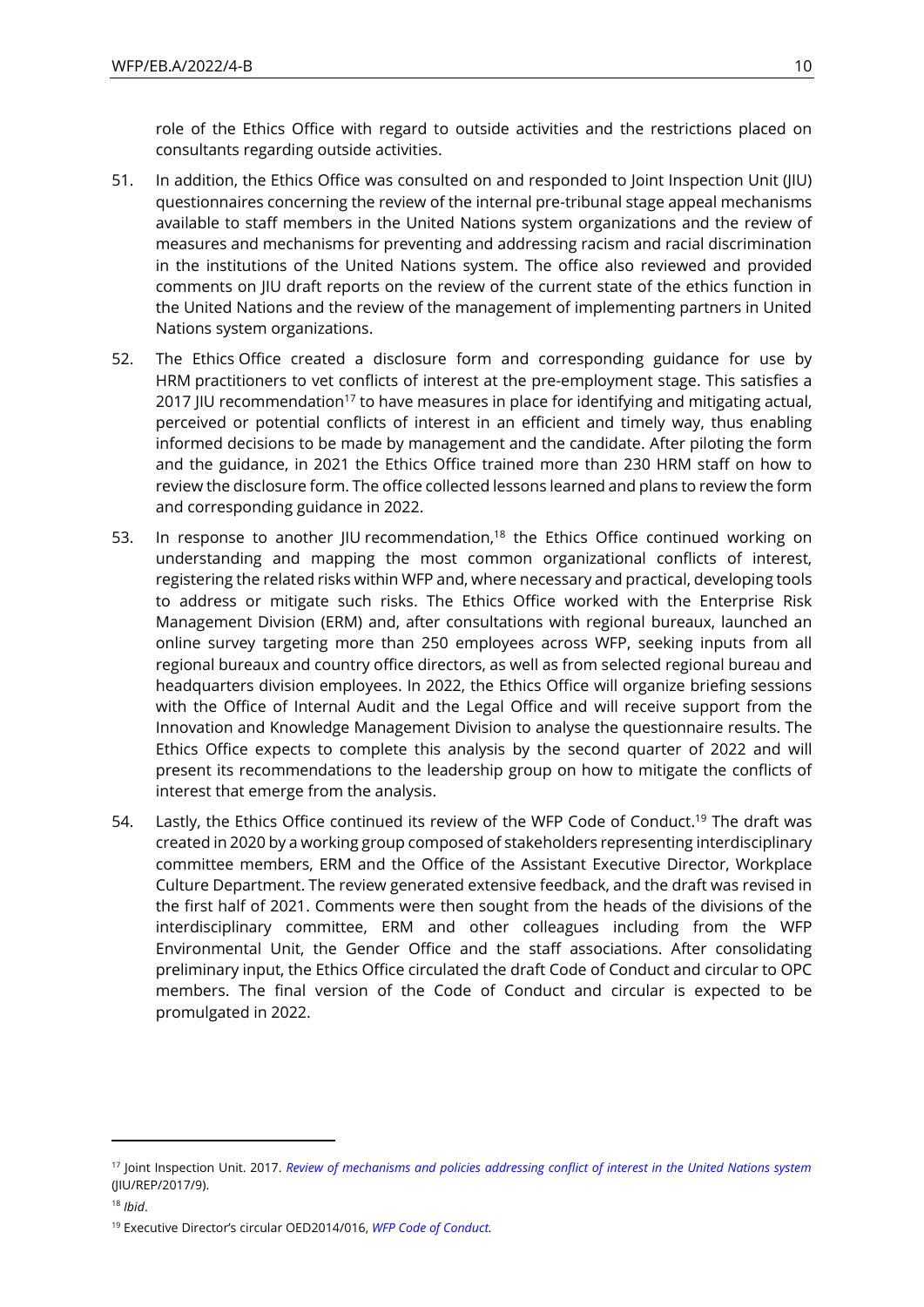#### **E. Training, education and outreach**

- 55. Training, outreach and awareness-raising are critical components of the Ethics Office mandate. Employees need to know what conduct is expected of them; by delivering training on standards of conduct and reinforcing WFP's core ethical values, the Ethics Office empowers employees to make ethical decisions and conduct themselves in the best interests of the organization, while also working towards Strategic Objective 3 of its own strategy.
- 56. As WFP works in high-risk environments and has a diverse and multicultural workforce, the maintenance of its good reputation and effective service delivery depends on all employees understanding and adhering to the organization's unified set of ethical principles and expectations, which are the same for all WFP contract holders across all duty stations. Understanding expectations and how to make sound decisions became even more important in the context of the COVID-19 pandemic, when employees spent long periods working remotely and making decisions outside of their usual office workspace. Outreach, awareness and education initiatives in various forms and forums are critical to enhancing knowledge and nurturing a culture of ethics.
- 57. Internal communication campaigns are a key component of the Ethics Office's work and are central to nurturing an organization-wide ethical culture. As part of this work, the Director of the Ethics Office sent a message to all regional directors at the start of 2021, reminding them of the importance of continuing to act ethically and with integrity and asking them to represent tone at the top. Furthermore, the Ethics Office conducted what has become an annual end-of-year awareness campaign focusing on policies and practices related to gifts. The campaign included sample communications (in Arabic, English, French and Spanish) for country/division directors to share with local partners; an all-staff email sent by the Director of the Ethics Office; and thousands of emails sent jointly by the Ethics Office and the Supply Chain Operations Division to business partners worldwide managed directly through the Supply Chain Operations Division at headquarters and to partners local to headquarters. The campaign aims to ensure employees understand their responsibilities and business partners understand WFP's expectations of them related to gifts. This was the seventh year of this initiative, which is scheduled to continue in 2022.
- 58. In-person training initiatives serve as a crucial means of enhancing understanding of ethics and the role of the Ethics Office, especially its advisory function, as well as nurturing a culture of ethics. While the pandemic continued to affect the ability of the Ethics Office to provide face-to-face briefings, through increased use of video conferencing platforms the office was able to remain engaged and promoted ethical awareness through online sessions and presentations, reaching more than 500 employees directly.
- 59. One notable example was a scenario-based session for 20 HRM officers and heads of unit and field offices in the Colombia country office. Conducted in Spanish, the session covered how to understand and address conflicts of interest, preparing managers to be role models and manage conflicts of interest within their teams.
- 60. The Ethics Office was also invited by the Staff Wellness Division to conduct training sessions for newly appointed wellness support volunteers in country offices in Ethiopia, the Sudan and Zimbabwe. The training reminded colleagues of the role of the Ethics Office as a valuable internal support resource and ultimately reinforced synergies between the Staff Wellness Division and the Ethics Office.
- 61. Using a virtual format, the Ethics Office continued to deliver the headquarters ethics induction briefing, which is considered compulsory for employees new to headquarters (whether completely new or reassigned). The Director of the Ethics Office also continued her quarterly reporting to the Executive Board and the Independent Oversight Advisory Committee.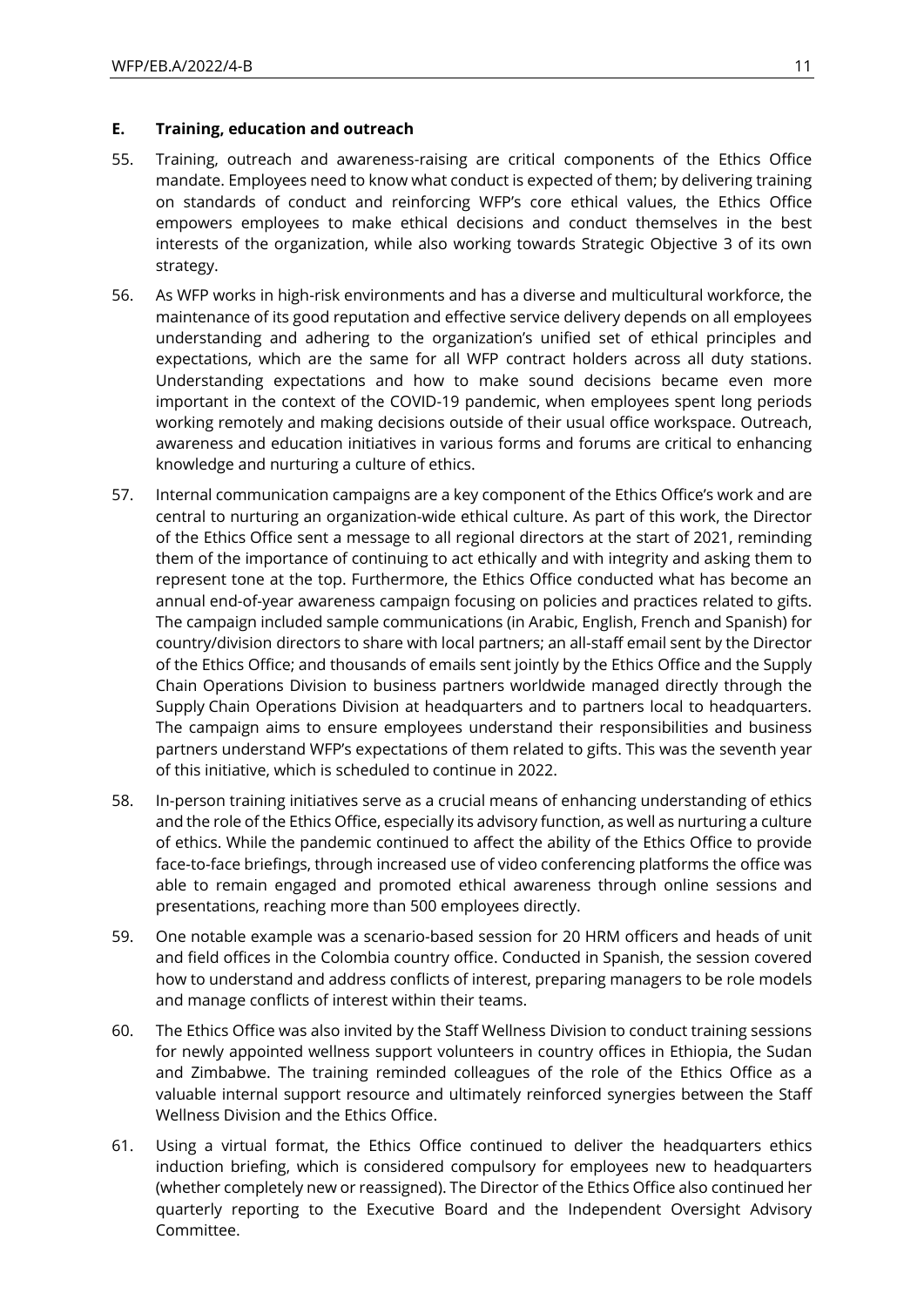- 62. The Ethics Office participated in regular teleconferences for respectful workplace advisors (RWAs), who since 2012 have also served as ethics ambassadors (EAs). <sup>20</sup> The office briefed approximately 145 RWAs/EAs from every region through two series of webinars on the revised whistleblower protection policy and conflicts of interest. The Ethics Office also participated in four virtual sessions to train 60 new RWAs/EAs in English and French on ethics and how to fulfil their roles. Feedback from the RWAs/EAs was positive. Going forward, the Ethics Office will provide additional resources and tools to facilitate the work of the RWAs/EAs, especially at the country office level.
- 63. Ethical leadership training encourages management to think about and promote positive and harmonious workplace behaviour and business practices. In this regard, the Ethics Office was invited to participate in the induction programme for country directors and deputy country directors organized by HRM. The office led a session on the expected conduct of country directors and their deputies as they set the tone at the top in their country offices; the session also addressed the challenges and pressures they may face and how the Ethics Office can provide support.
- 64. Throughout the year, the Ethics Office continued with more traditional training sessions. Mandatory ethics e-learning courses are available in English, French, Spanish and Arabic and are integrated into the personal performance and competency enhancement assessments of all employees and probationary processes. As of 31 December 2021, 95 percent of the workforce<sup>21</sup> had completed the first module of the course, 94 percent had completed the second and 94 percent had completed the third. In alignment with Strategic Objective 1, the Ethics Office plans to work with regional bureaux, country offices and headquarters and liaison offices that have low completion rates or fell below the organizational target of 95 percent and to engage with internal stakeholders on how to work together to improve completion rates. In 2022, the Ethics Office plans to review the modules and develop refresher e-learning content as the mandatory ethics e-learning courses were released between 2016 and 2018 and policies and procedures have changed since then.

## **IV. Protection from sexual exploitation and abuse**

- 65. As the organizational focal point for PSEA, the Ethics Office takes a holistic approach to addressing protection from and prevention of sexual exploitation and abuse (SEA), working internally and externally on making a difference at the field level to the people WFP serves.
- 66. The volume of PSEA work continued to increase throughout 2021. In alignment with its PSEA strategy, the Ethics Office adapted to continue providing support and responding effectively to the challenges caused by COVID-19, while also leading on PSEA matters at the United Nations and inter-agency levels as well as through bilateral and multilateral collaboration with humanitarian and development partners.
- 67. It is the obligation of every WFP employee to report all observed or suspected instances of SEA. To enhance such reporting and prevent acts of SEA, the Ethics Office continued to focus on capacity building and to equip employees with PSEA knowledge and skills through ongoing and project-based initiatives.
- 68. In this regard, the Ethics Office continued work on the PSEA "at the frontline" project, a field-focused interactive multilingual outreach package for often overlooked frontline workers who are in direct contact with beneficiaries such as drivers, contractors (including financial service providers), enumerators and small non-governmental organization (NGO)

<sup>&</sup>lt;sup>20</sup> RWAs are employees who work in coordination with the Office of the Ombudsman and Mediation Services on preventing or reducing workplace conflicts at the field level. Since 2012, RWAs have been designated "ethics ambassadors". In this capacity, they are trained to raise awareness of ethics and standards of conduct.

<sup>&</sup>lt;sup>21</sup> Total number of active WFP employees as of 31 December 2021 was 21,259.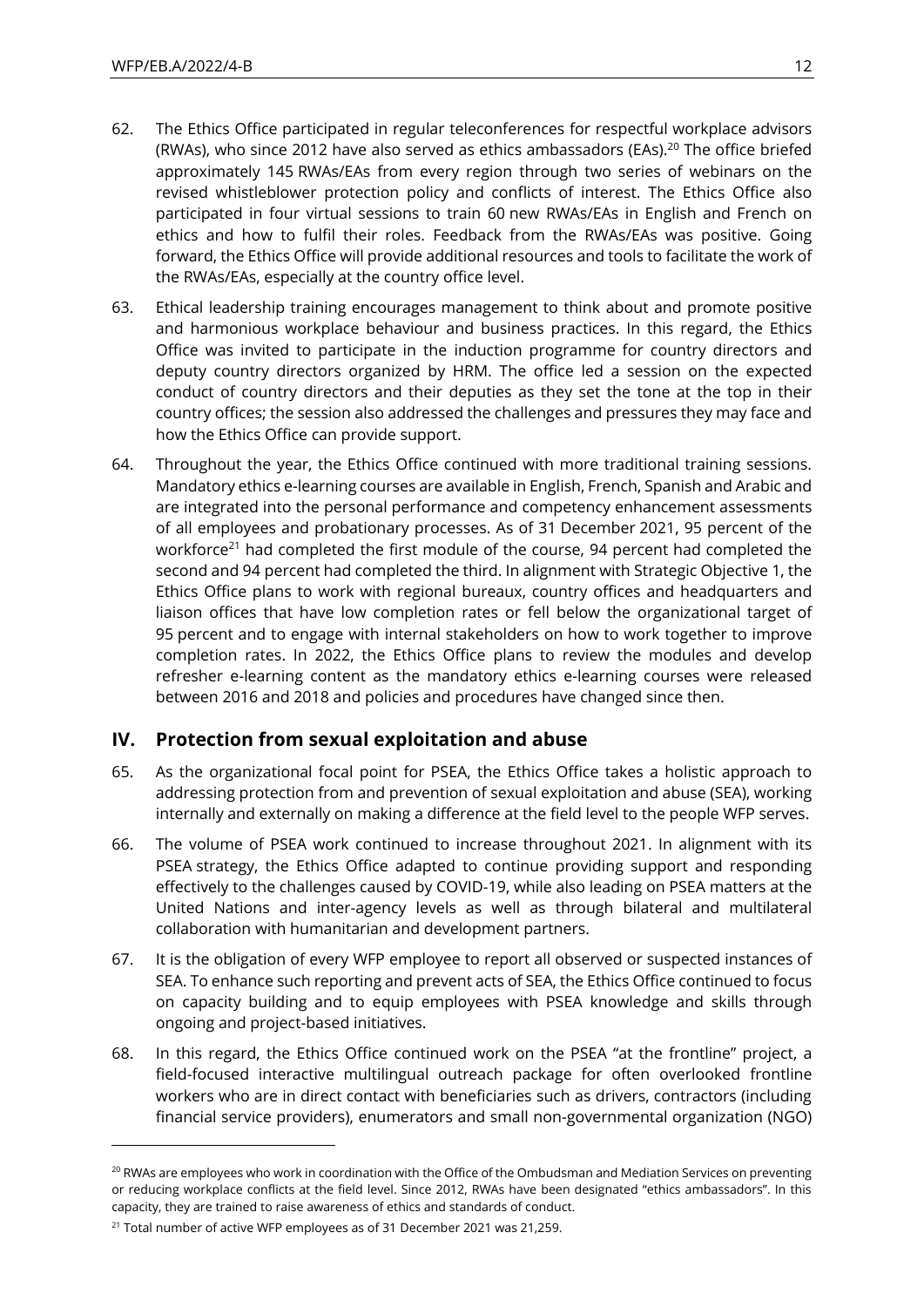partners. The project aims to equip them with knowledge and skills to recognize and respond to SEA in the communities WFP serves. This is an inter-agency project undertaken in partnership with the International Organization for Migration and Translators without Borders; it is expected to be launched in 2022, and the package will be shared with the Inter-Agency Standing Committee, the United Nations and NGO partners for global interagency usage.

- 69. As a follow-up to the "Speak Up" awareness-raising initiative led by HRMSR, the Ethics Office and HRMSR have been developing a "Speak Up" training session on addressing sexual misconduct (SEA and sexual harassment) at WFP. The training session was piloted at headquarters with selected offices and divisions and in the field with the Democratic Republic of the Congo and Mozambique country offices. The training will be rolled out globally in 2022 at all-staff sessions, starting with identified high-priority offices.
- 70. Awareness raising for WFP employees continued to be one of the priorities of the Ethics Office through all-staff meetings and PSEA "train-the-trainers" sessions conducted in country offices across all regions, including in the Central African Republic, the Philippines, Rwanda, Uganda and Zimbabwe.
- 71. The Ethics Office continued to strengthen PSEA coordination and outreach through active and proactive engagement with the network of around 400 PSEA focal points (located in every country office and regional bureau), who play a critical role as part of WFP's first line of defence against SEA. The office provided prompt support on PSEA matters through awareness-raising work, onboarding sessions for new focal points and regular interactions and responses to queries.
- 72. The number of PSEA-related advisories remained stable in 2021, with approximately 300 requests received. These included requests for capacity building support, training tools and resources; guidance on SEA incidents and victim assistance; and requests for support in drafting and reviewing policy-related documents such as standard operating procedures and country office PSEA workplans.
- 73. In coordination with the NGO Partnerships Unit, the Ethics Office finalized enhancements in the online training course for PSEA focal points, introducing new downloadable tools and a comprehensive toolkit composed of practical resources for cooperating partners and cooperating partners' management staff as well as material for PSEA focal points to help them conduct awareness-raising and outreach sessions in their country offices and regional bureaux. The course will be rolled out in the first quarter of 2022 and further expanded through the development of a short executive version for director-level PSEA focal points and refresher training modules.
- 74. As part of efforts to strengthen the understanding of PSEA in country offices, the Ethics Office has been supporting selected country office initiatives, including the development of beneficiary sensitization material, and partner training. For example, country offices in Burkina Faso, Eswatini, Mali and the Bolivarian Republic of Venezuela have developed new activities in this area that will continue in 2022. In addition, as WFP has been expanding its assistance into urban and peri-urban areas, the Ethics Office has been helping relevant country offices such as those in Myanmar and Zimbabwe to navigate PSEA challenges in these areas and identify opportunities to address them.
- 75. The Ethics Office continued to work with the Technology Division on a PSEA digitalization project, which seeks to leverage the use of technology to enhance the victim-centred approach to PSEA through safe and accessible reporting and assistance services while also improving information analysis to facilitate evidence-based prevention, detection, response and mitigation of SEA. The project will be piloted in 2022.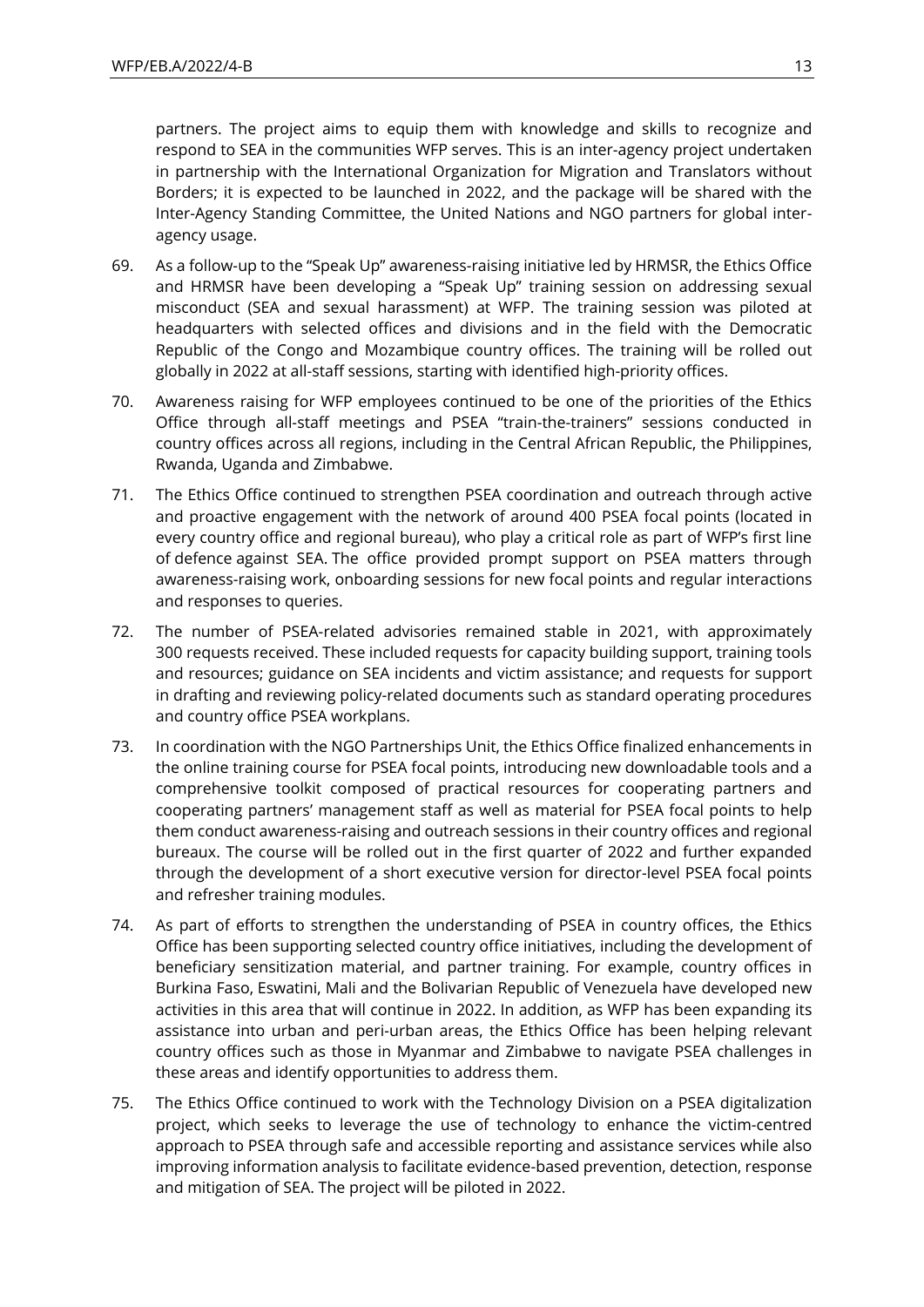- 76. Policy and strategy form the overarching framework for PSEA work at WFP. In 2021, the Ethics Office began to update the Executive Director's circular, "Special Measures for Protection from Sexual Exploitation and Sexual Abuse", which was issued in 2014. Since then, PSEA policies, procedures and other applicable standards have been updated. The Ethics Office considers it good practice to reflect recent updates in the circular in order to support effective administration, compliance and oversight and promote accountability and transparency across WFP. The Ethics Office completed an initial draft in consultation with internal stakeholders (such as OIGI, the Legal Office and HRM) as well as colleagues from other United Nations entities. As part of the final review and finalization process, the Ethics Office will continue to engage with other WFP offices and will include field perspectives gained through consultations with regional humanitarian advisors.
- 77. PSEA continued to be mainstreamed across WFP's initiatives and operations. In coordination with ERM, the Emergencies and Transitions Unit, the NGO Partnerships Unit and the Ethics Office updated the PSEA self-assessment checklist, which accompanies the Executive Director's assurance statement each year and can be used as a tool for identifying risk and internal control issues that merit escalation to senior management and require focused attention or systemic solutions. A guidance note on how to use the PSEA self-assessment checklist was also released.
- 78. The Ethics Office continued to be actively involved in inter-agency collaboration. For example, the Ethics Office and the NGO Partnerships Unit represented WFP in establishing an inter-agency task force aimed at implementing the United Nations implementing partner protocol and developing resources package to help and guide WFP and United Nations country offices carrying out United Nations implementing partner PSEA capacity assessments. At WFP, pilot projects started in 2021 in the Democratic Republic of the Congo and Colombia country offices and will continue throughout 2022. A dedicated PSEA and partnership consultant is expected to be recruited in 2022 and will be tasked with developing a WFP-wide implementation plan for the PSEA capacity assessment and providing dedicated support for its roll-out and for the operationalization of the United Nations implementing partner protocol.
- 79. Lastly, WFP, through its Executive Director, continued to be a member of the High-level Steering Group on SEA, enabling the Executive Director, the Deputy Executive Director and other leaders to be directly involved in the strengthening and alignment of the system-wide response to SEA; WFP was also represented in the Inter-Agency Standing Committee Champions on PSEA and other technical groups.

## **V. United Nations coherence: Ethics Panel of the United Nations and the Ethics Network for Multilateral Organizations; Rome-based agencies**

- 80. The Director of the Ethics Office continued to engage with the Ethics Panel of the United Nations, participating in monthly conference calls and meetings and providing expertise for consultations and deliberations on issues of common interest. Composed of the heads of the ethics offices of the United Nations Secretariat and separately administered organs and programmes and chaired by the Director of the Secretariat Ethics Office, the Ethics Panel of the United Nations is mandated to establish a unified set of ethics standards and policies and to consult on complex ethics matters that have system-wide implications.
- 81. The Director of the Ethics Office also remained an active member of the Ethics Network for Multilateral Organizations, which comprises ethics officers from United Nations system entities, affiliated international organizations and international financial institutions and was created in support of the Secretary-General's promotion of system-wide collaboration on ethics-related issues within the United Nations system. The network serves as a forum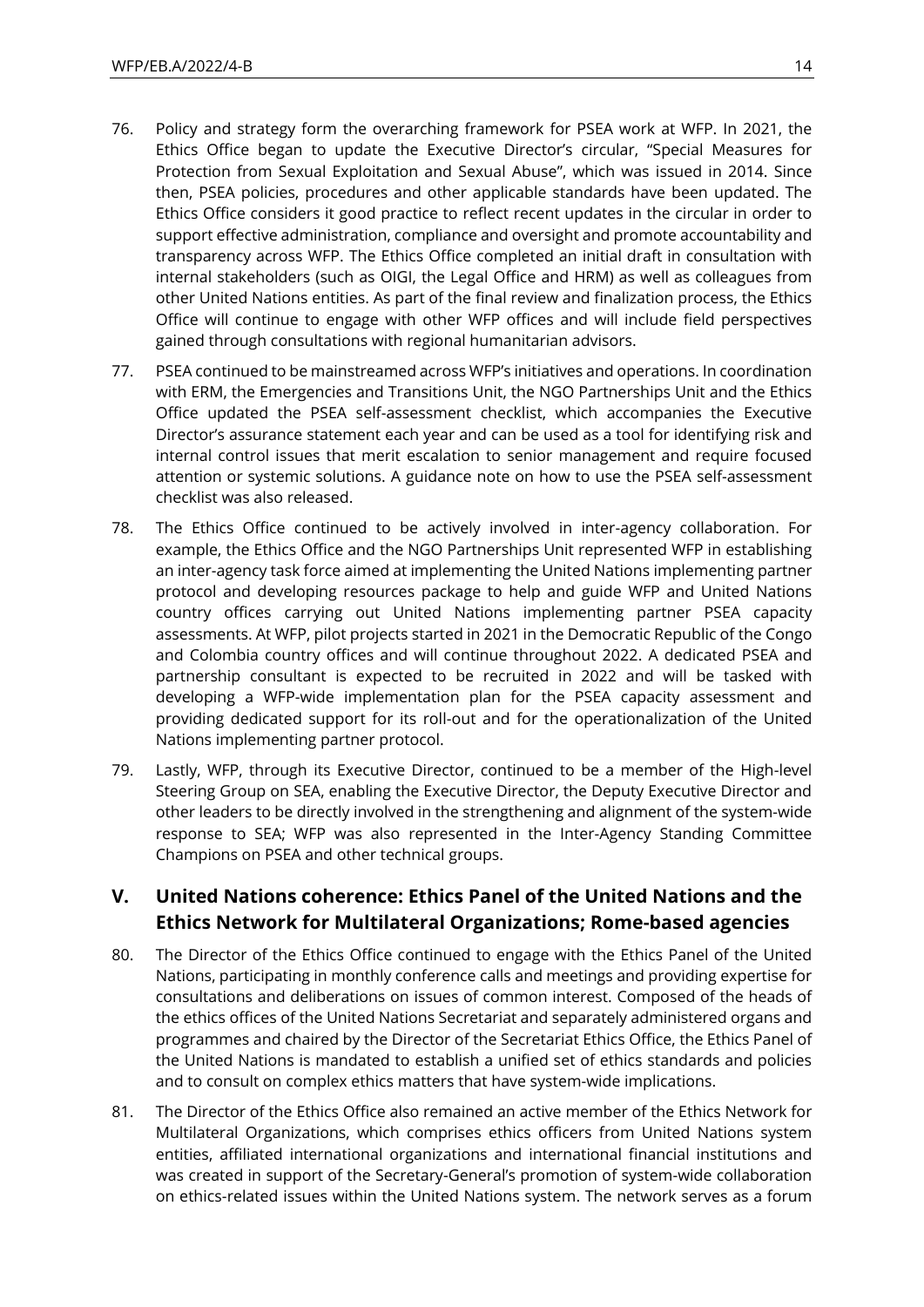for exchanging information, good practices for professional development and benchmarking.

82. Throughout 2021, the Director of the Ethics Office continued to work with the ethics officers of the other Rome-based agencies to enhance their sharing of best practices and knowledge.

### **VI. Observations and conclusions**

- 83. Despite the pandemic and human resources changes, the Ethics Office remained fully responsive to employees' requests and proactive in the development and delivery of high-quality activities thanks to its dedicated staff and strengthened internal partnerships and collaboration.
- 84. While progress was made in all areas of its mandate, the Ethics Office has been working towards a more preventive and proactive approach to addressing and resolving emerging ethical issues. In 2022, this will require working in close coordination with other units and divisions to focus on early interventions while continuing to help WFP identify and mitigate risks and ensuring that employees understand their ethical obligations and their central role in fostering an ethical culture. Education and outreach initiatives continued not to meet the expectations of the Ethics Office itself; as a result, the office – in alignment with its strategic objectives – has been shifting its approach from one that has been ad hoc, reactive and demand-driven to one that is proactive, needs-specific and targeted, while also undertaking a thorough analysis of its training resources, tools and available data with a view to proactively increasing its outreach to field colleagues through a structured, data-driven plan that targets areas of highest risk or concern and offices that have not thus far made much use of ethics services.
- 85. By detecting and preventing conflicts of interest from materializing and alerting WFP to major risks and by preventing SEA and allegations of retaliation, the Ethics Office plays a critical role in helping employees to make good decisions and navigate ethical challenges, in their daily work and the complex world, when values, principles and standards are in tension or threatened. Ethics is about doing the right thing at the right time for the right reasons, especially when no one is watching. Ethical decisions and ethical operations ensure a trustworthy, credible and reputable organization and help WFP to fulfil its mandate to save lives and change lives.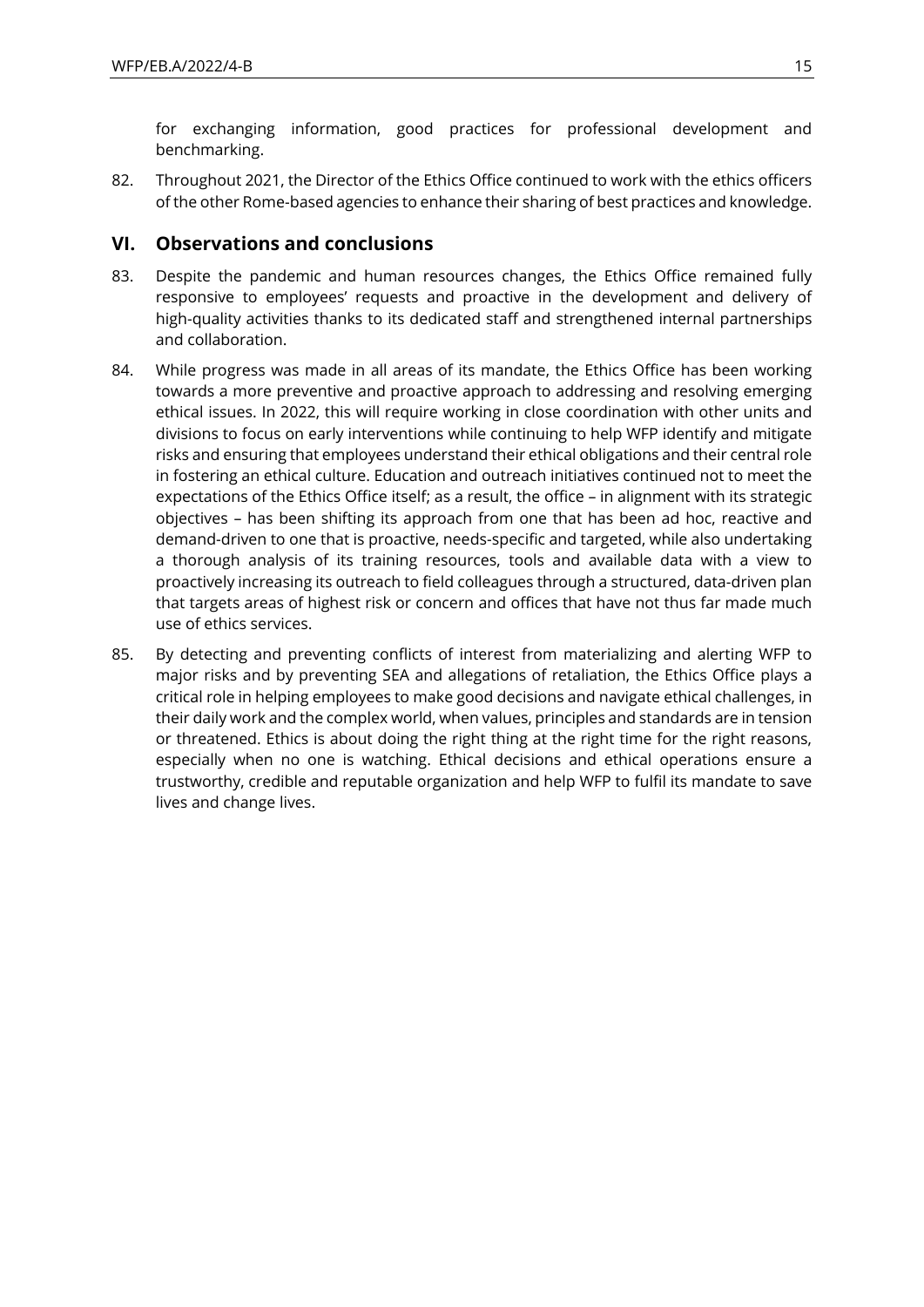# **ANNEX**

# **Additional information on advice and guidance trends and analysis**



**Figure A-1: 2020–2021 advisories by month\***

\* Excluding advisories related to PSEA and the disclosure programme.

| TABLE A-1: ADVICE BY LOCATION AND CATEGORY* |                                         |                                                          |                                                                                                             |                                                              |                                                               |                                                                     |                                                                                  |  |
|---------------------------------------------|-----------------------------------------|----------------------------------------------------------|-------------------------------------------------------------------------------------------------------------|--------------------------------------------------------------|---------------------------------------------------------------|---------------------------------------------------------------------|----------------------------------------------------------------------------------|--|
|                                             | Headquarters/<br><b>Liaison offices</b> | Regional<br><b>Bureau for</b><br>Asia and<br>the Pacific | Regional<br><b>Bureau for the</b><br>Middle East,<br><b>Northern</b><br>Africa and<br><b>Eastern Europe</b> | Regional<br><b>Bureau</b><br>for<br>Western<br><b>Africa</b> | Regional<br><b>Bureau</b><br>for<br>Southern<br><b>Africa</b> | Regional<br><b>Bureau</b><br>for<br><b>Eastern</b><br><b>Africa</b> | <b>Regional</b><br><b>Bureau for</b><br>Latin<br>America<br>and the<br>Caribbean |  |
| Total**                                     | 226                                     | 88                                                       | 90                                                                                                          | 33                                                           | 69                                                            | 76                                                                  | 58                                                                               |  |
| Employment-<br>related                      | 56                                      | 44                                                       | 27                                                                                                          | 6                                                            | 27                                                            | 29                                                                  | 31                                                                               |  |
| Gifts, awards,<br>honours,<br>hospitality   | 15                                      | $\overline{2}$                                           | 1                                                                                                           | 3                                                            | 3                                                             | 6                                                                   | 1                                                                                |  |
| Outside<br>activities                       | 90                                      | 24                                                       | 26                                                                                                          | 11                                                           | 28                                                            | 20                                                                  | 14                                                                               |  |
| Family<br>relationships                     | 8                                       | $\overline{7}$                                           | 5                                                                                                           | 3                                                            | $\overline{2}$                                                | $\overline{2}$                                                      | 3                                                                                |  |
| Other                                       | 55                                      | 6                                                        | 20                                                                                                          | 4                                                            | 5                                                             | 10                                                                  | 6                                                                                |  |
| Allegations of<br>wrongdoing                | $\overline{2}$                          | 5                                                        | 11                                                                                                          | 6                                                            | 4                                                             | 9                                                                   | 3                                                                                |  |

\* Excluding advisories related to PSEA and the disclosure programme.

\*\* Although 654 advisories were registered in 2021, table A-1 shows 640. This is due to the impossibility of tracking the location of some requests, especially those from external sources such as non-WFP employees.